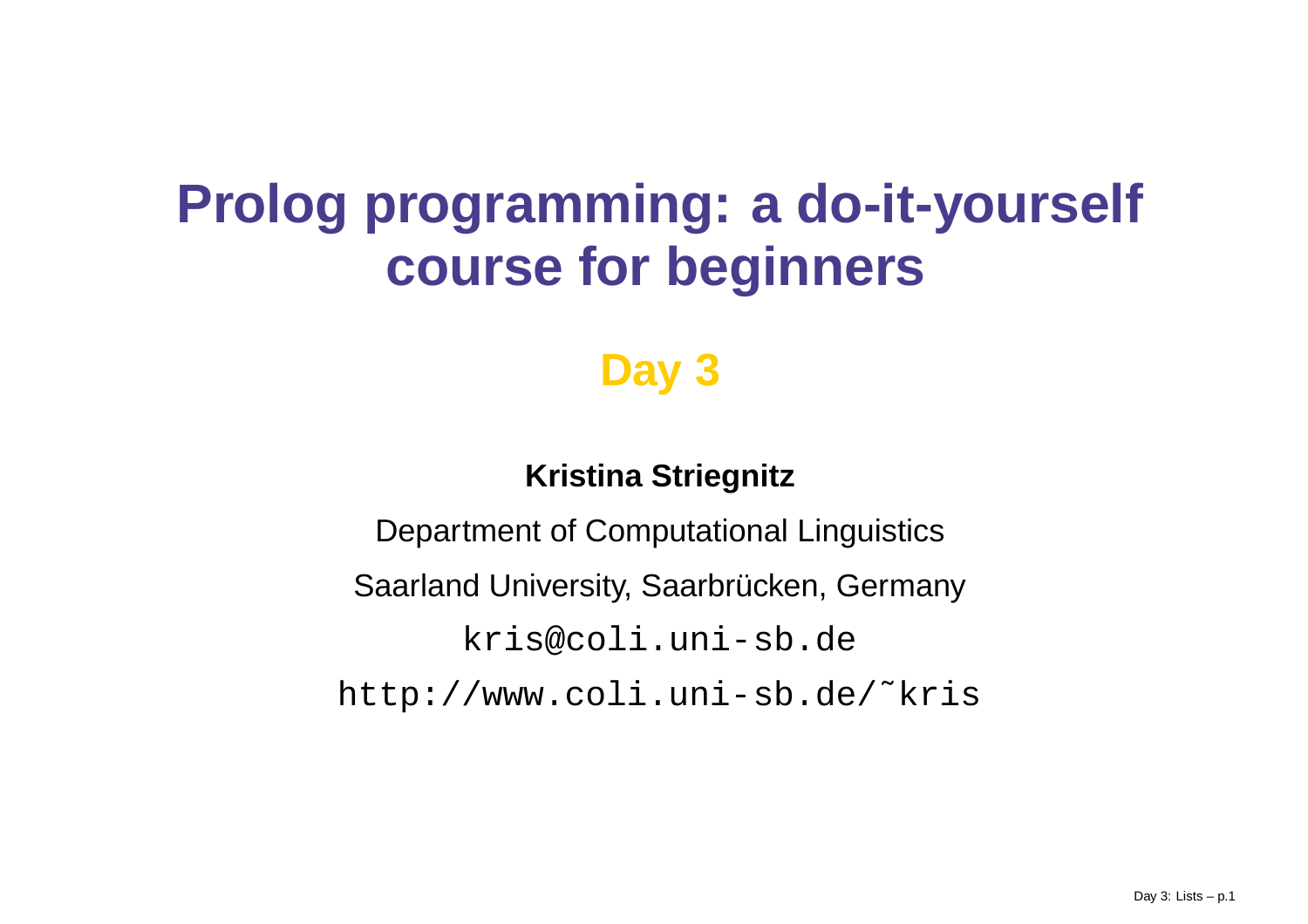# **Day 3: Lists**

- Today: calculating with numbers
	- processing collections of objects

### Reader: Lectures 4, 5, and 6 of *Learn Prolog Now!*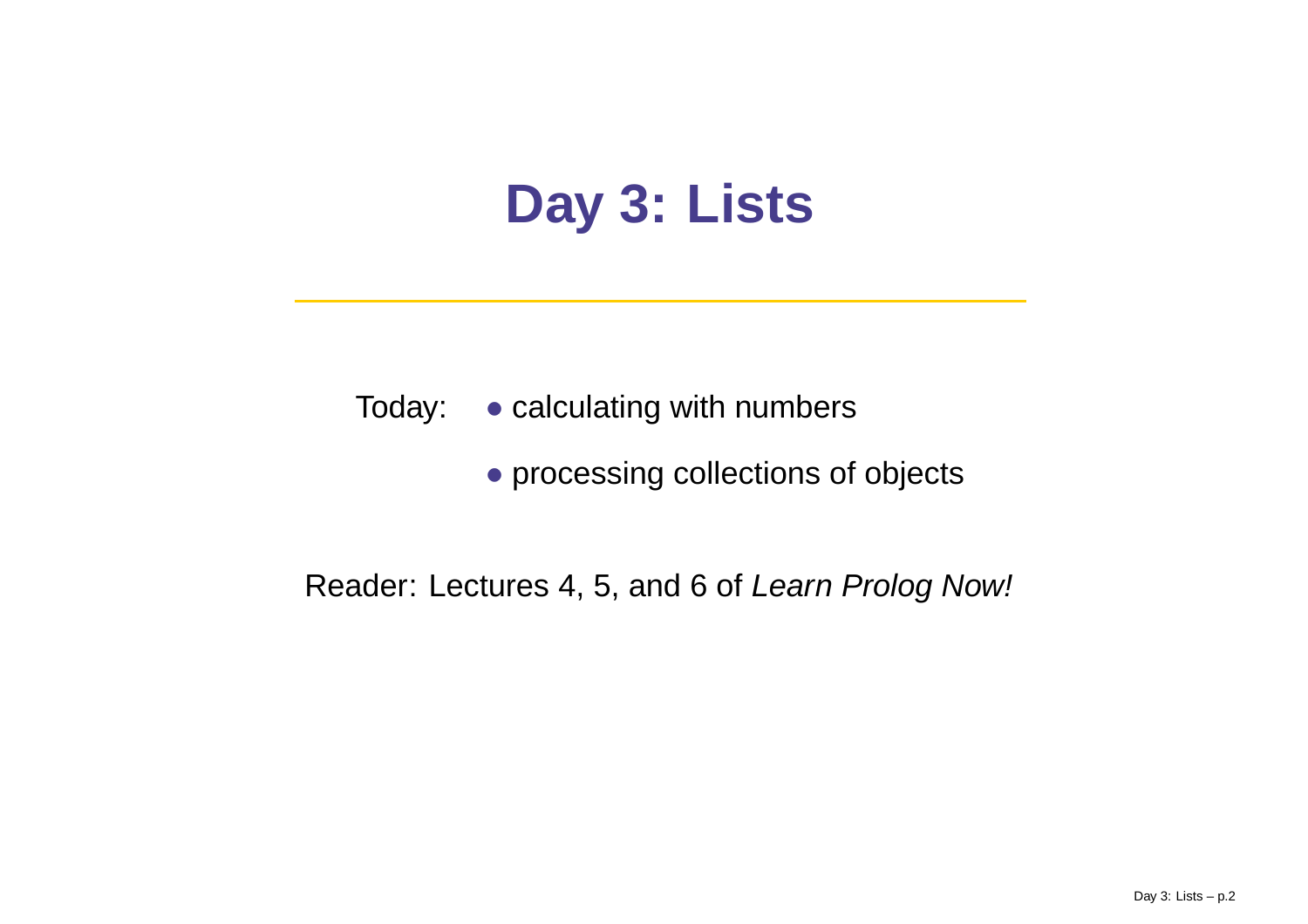# **Arithmetic in Prolog**

```
?- 3+5 = +(3,5).
yes
?- 3+5 = +(5,3).
no?- 3+5 = 8.
no
```
- 3+5 is a normal complex term.
- Prolog has to be told explicitly to evaluate it as an arithmetic expressions.
- This done using certain built-in predicates, such as  $\mathtt{is}/2$ , =:=/2, >/2, etc.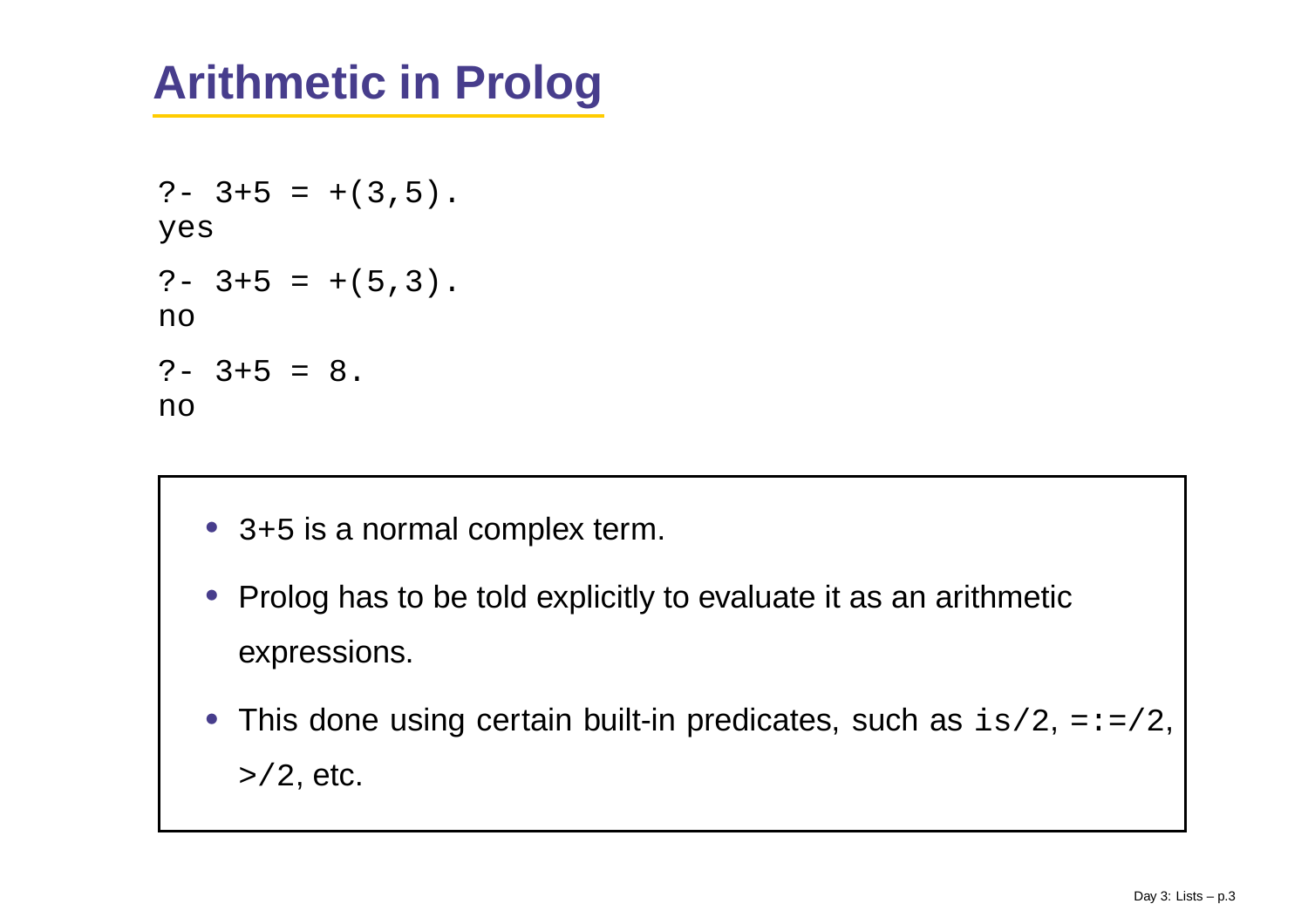### **The built-in predicate** is

?- X is 3+5. X <sup>=</sup> 8 ; no ?- X is 30-4. X <sup>=</sup> 26 ; no?- X is 3\*5. X <sup>=</sup> 15 ; no ?- X is 9/4.  $X = 2.25$  ; no

| Attention:                            |
|---------------------------------------|
| $? - 3 + 5$ is 8.                     |
| no                                    |
| $? - 8$ is $3+X$ .                    |
| ERROR: Arguments are not sufficiently |
| instantiated                          |
| $? - X = 4$ , 8 is $3+X$ .            |
| no                                    |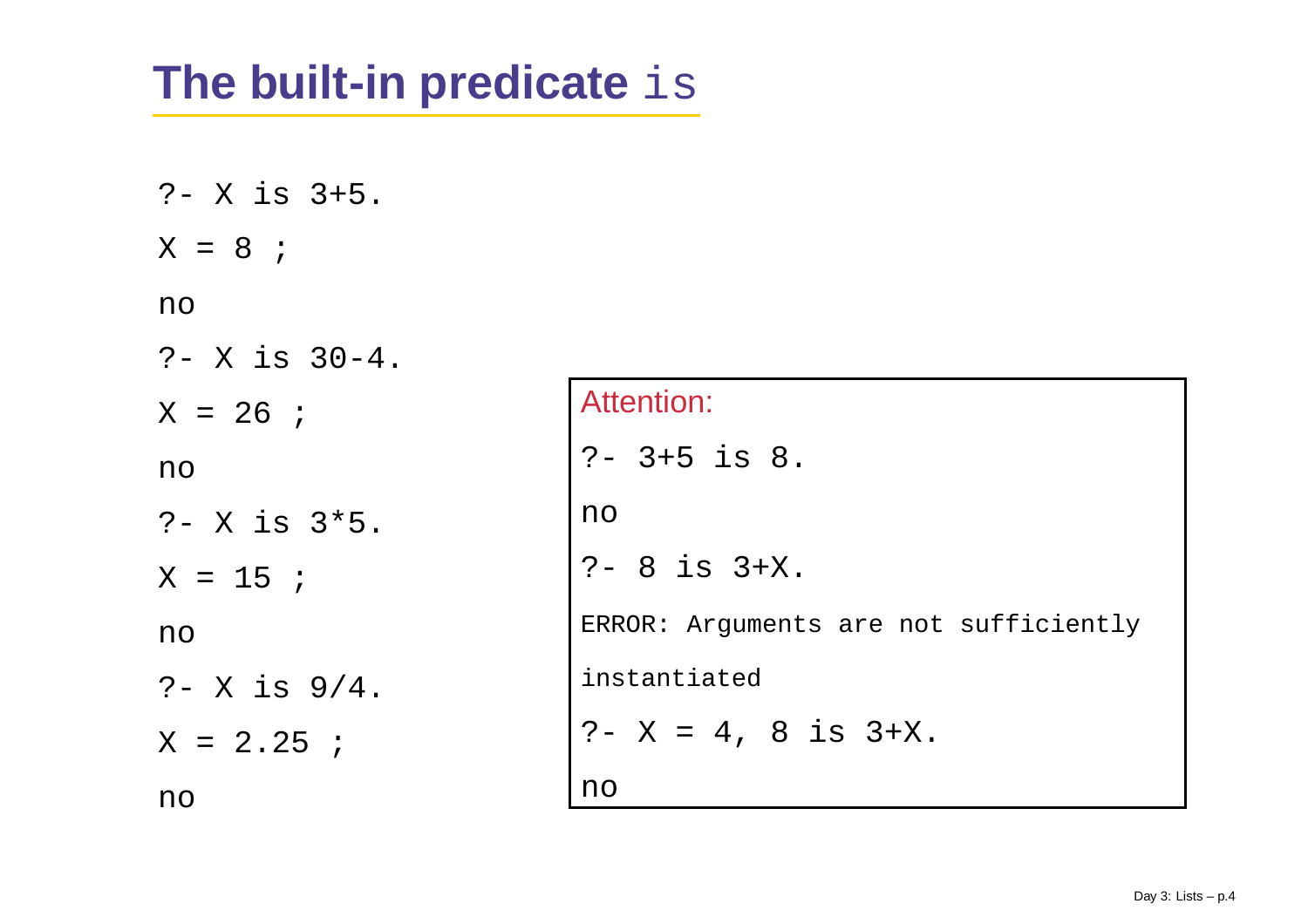### **Built-in predicates for comparing values of arithmetic expressions**

| $? - 8 > 3.$          | $? - 8 > = 3.$ |
|-----------------------|----------------|
| yes                   | yes            |
| $? - 8 + 2 > 9 - 2$ . | $? - 8 = < 3.$ |
| yes                   | no             |
| $? - 8 < 3.$          |                |
| no                    |                |
| $? - 8 == 3.$         |                |
| no                    |                |
| $? - 8 =  = 3.$       |                |
| yes                   |                |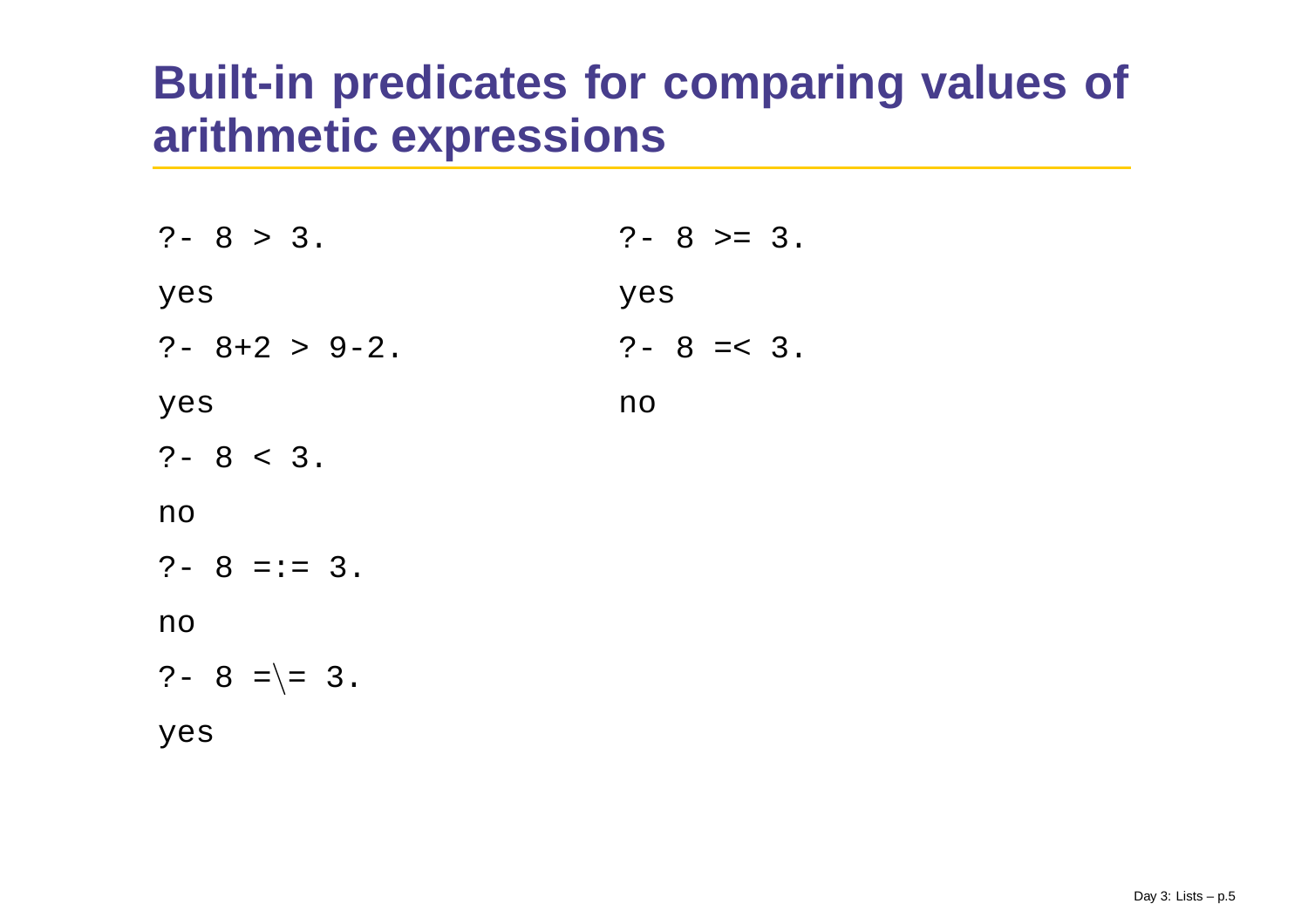### **Lists**

- Intuitively: sequences or enumerations of things
- In Prolog: <sup>a</sup> special kind of data structure, i.e., special kinds of Prolog terms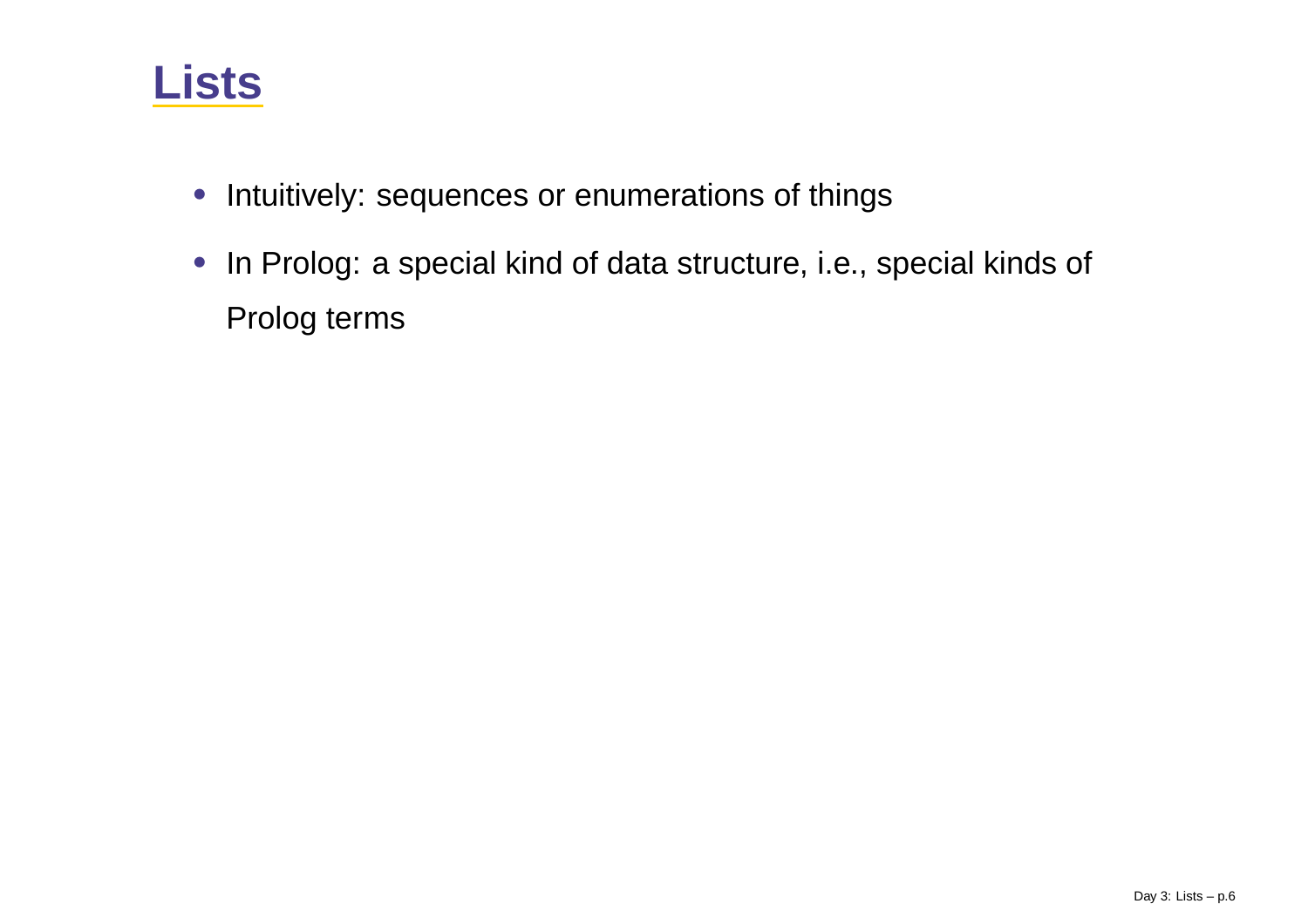## **Prolog lists**

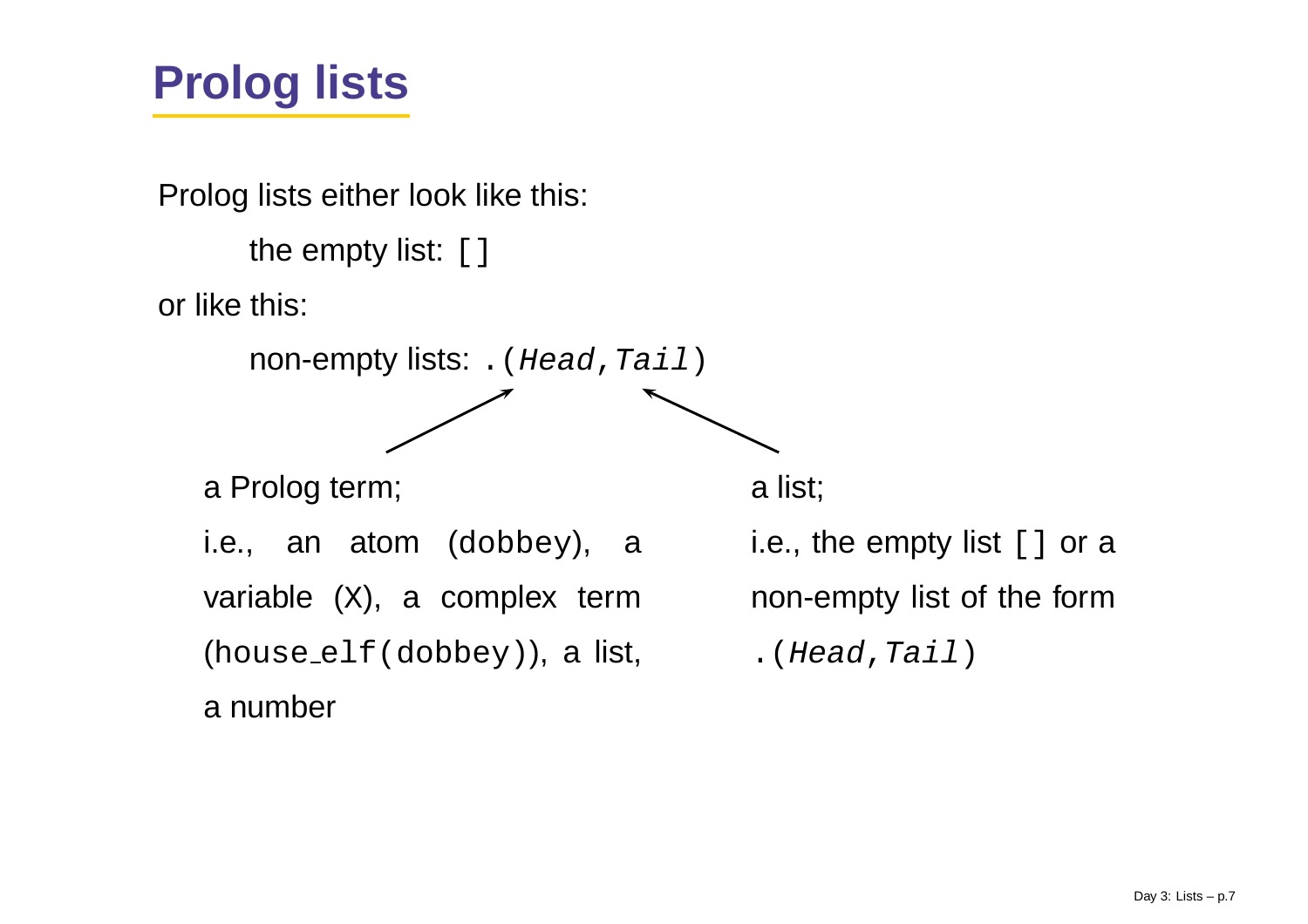### **Examples of lists and non-lists**

### **Lists:**

### $[ ]$

- $(a,[] )$ : this list has one element
- $(a, (b, [])$ : this list has two elements
- $(k, \ldots, k, \lceil \cdot \rceil)$ : this list also has two elements
- $.(\ .(\ a, [\ ]), \ .(b, [\ ]))$ : this list also has two elements. The first ele-

ment is the list  $\,$  . (  $\,$  , [  $\,$  ] ), and the second element is the atom  $\rm{b}$ .

### **No lists:**

- $\cdot$  ([])
- . $(a,b)$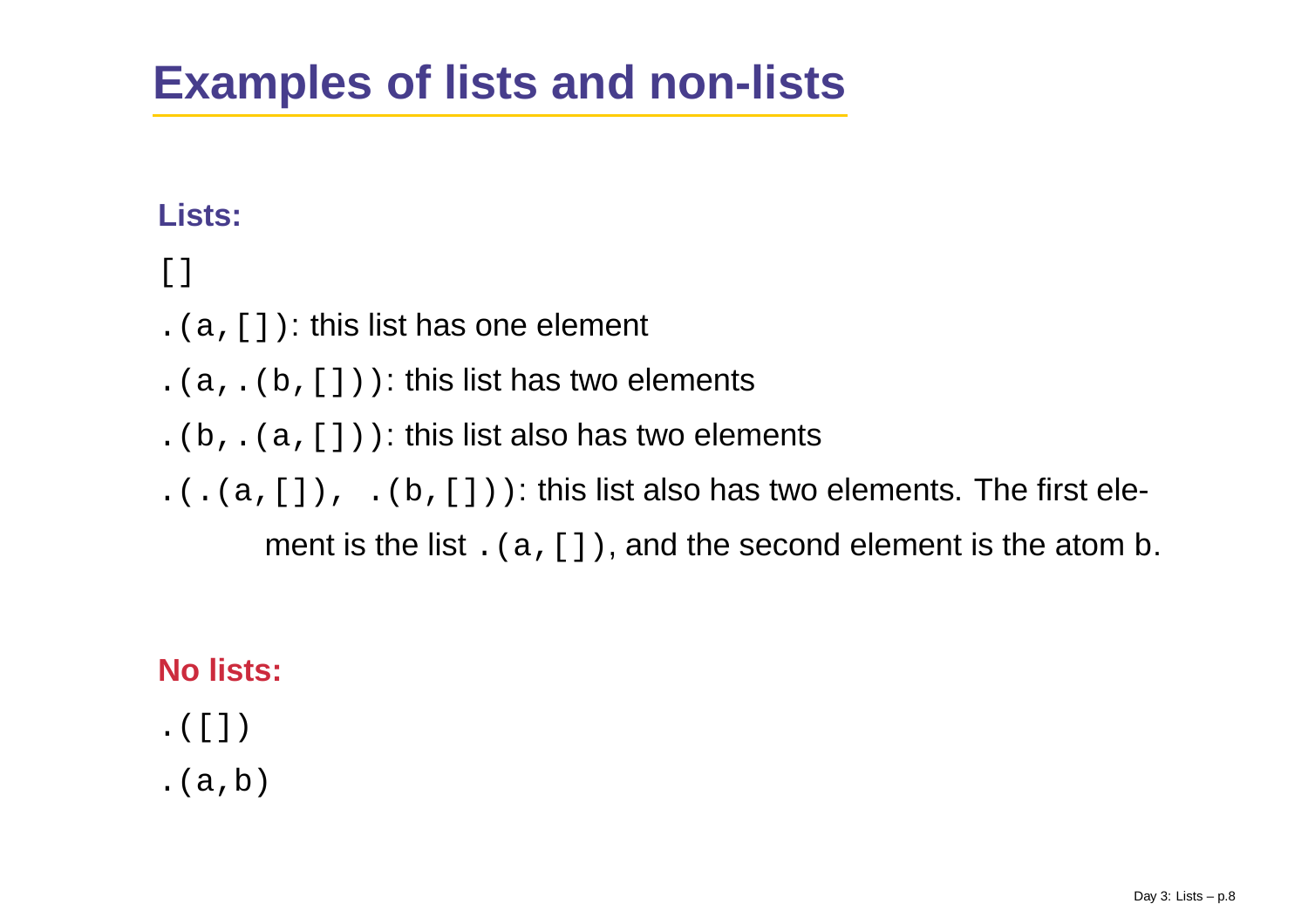### **Another way of writing lists in Prolog**

- $\bullet$  .(a,Tail) = [a|Tail]
- .(a,.(b,Tail)) = [a,b|Tail]
- .(a,.(b,.(c,[]))) <sup>=</sup> [a,b,c]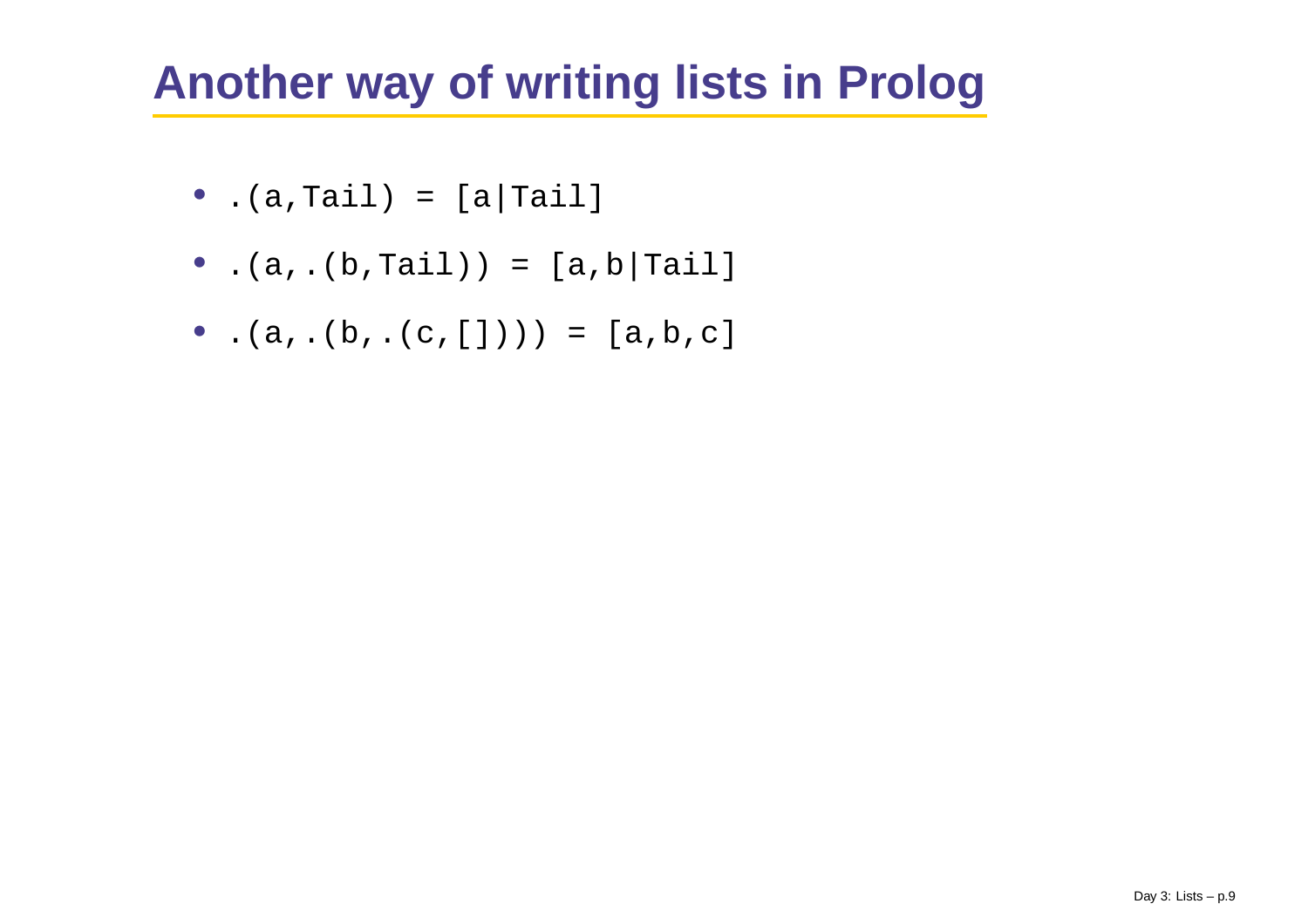# **Working with lists (1)**

trans <sup>a</sup> b/2: <sup>a</sup> predicate for "translating" <sup>a</sup> list of <sup>a</sup><sup>s</sup> into <sup>a</sup> list of bs.

<code>trans\_a\_b(X,Y)</code> should be true if  $\mathrm{x},$  the 'input', is a list of as and  $\mathrm{y},$  the 'output', is <sup>a</sup> list of b<sup>s</sup> which has just as many b<sup>s</sup> as the input has <sup>a</sup>s.

trans <sup>a</sup> b([],[]).

If the input is empty, then the output is empty as well.

trans <sup>a</sup> b(.(a,InputTail), .(b,OutputTail)) :-

trans <sup>a</sup> b(InputTail, OutputTail).

Otherwise the first a in the input list has to correspond to a  $\mathtt b$  in the output list. The tail of the output list has to be the "translation" of the input list.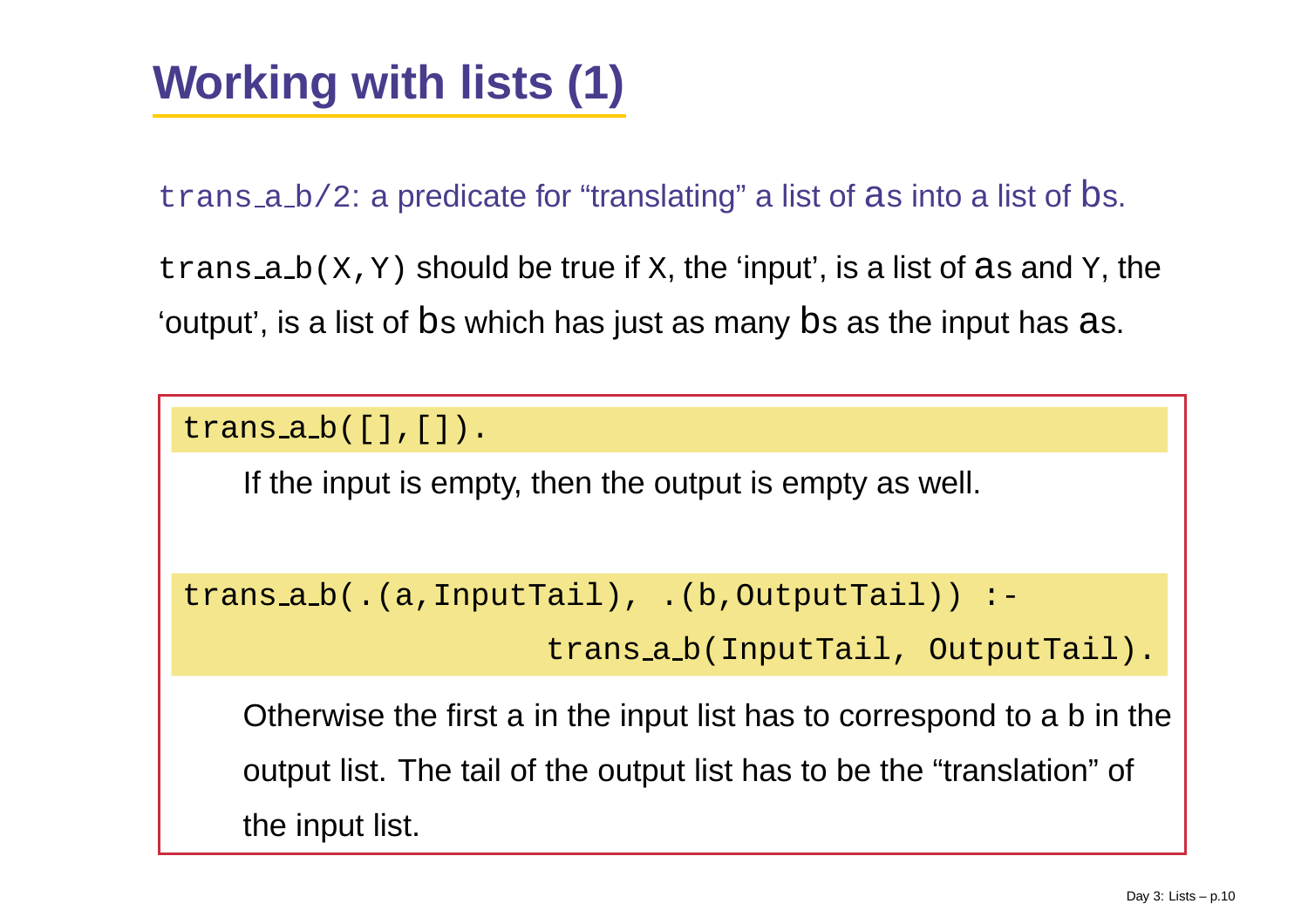# **Working with lists (1)**

trans <sup>a</sup> b/2: <sup>a</sup> predicate for "translating" <sup>a</sup> list of <sup>a</sup><sup>s</sup> into <sup>a</sup> list of bs.

<code>trans\_a\_b(X,Y)</code> should be true if  $\mathrm{x},$  the 'input', is a list of as and  $\mathrm{y},$  the 'output', is <sup>a</sup> list of b<sup>s</sup> which has just as many b<sup>s</sup> as the input has <sup>a</sup>s.

trans <sup>a</sup> b([],[]).

If the input is empty, then the output is empty as well.

trans <sup>a</sup> b([a|InputTail], [b|OutputTail]) :-

trans <sup>a</sup> b(InputTail, OutputTail).

Otherwise the first  $\mathtt a$  in the input list has to correspond to  $\mathtt a$   $\mathtt b$  in the output list. The tail of the output list has to be the "translation" of the input list.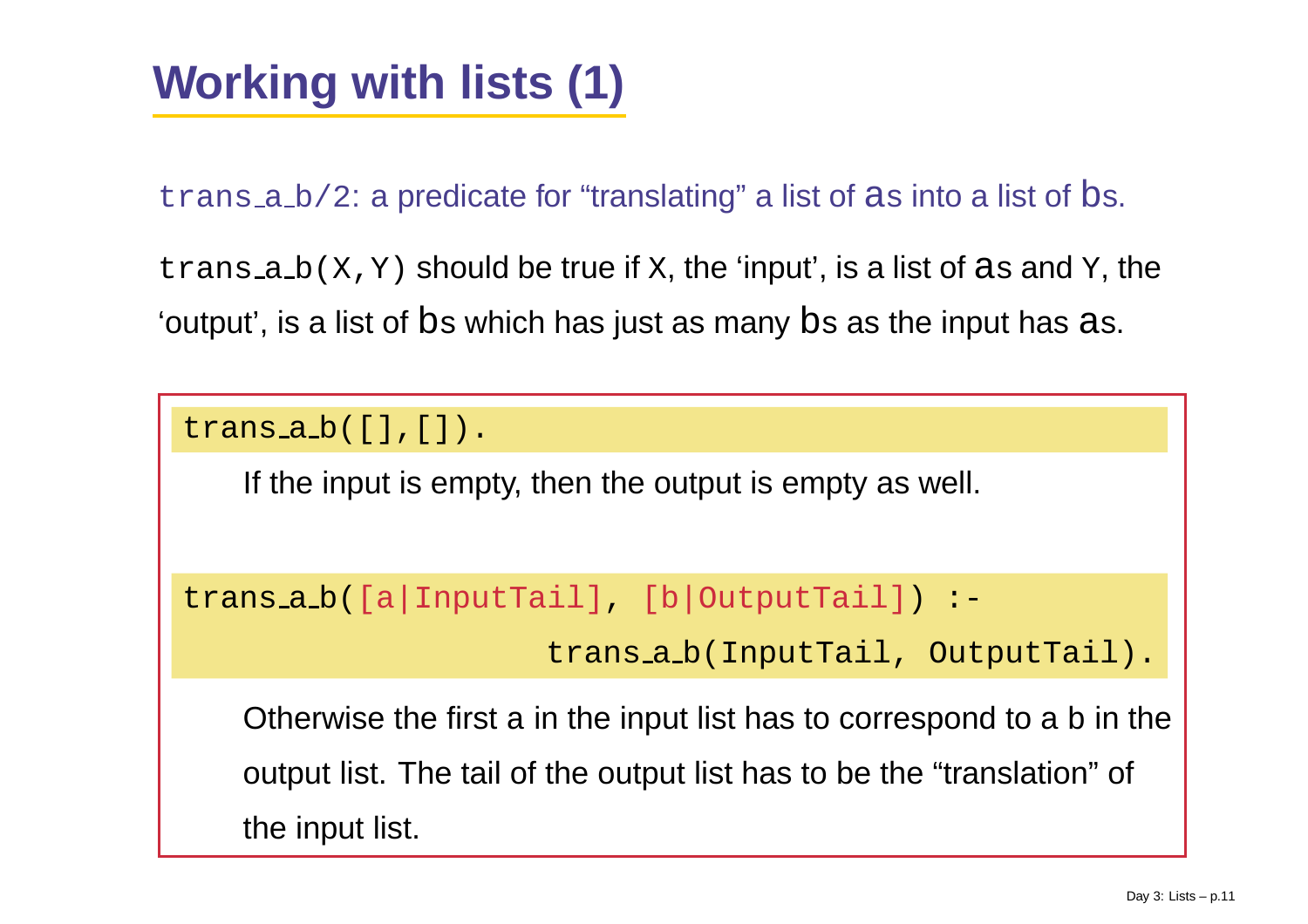# **Working with lists (2)**

<code>element\_of/2:</code> a predicate for testing whether a list contains a given Prolog term.

<code>element\_of(X,Y):</code> should be true if X is an element of Y.

```
element of(X, [X|Tail]).
```
If the first element of the list is the one that we are looking for, we are done.

```
element_of(X, [_|Tail]) :- element_of(X,Tail).
```
Otherwise, check whether the term we are looking for is in the tail of the list.

In SWI-Prolog <code>element\_of/2</code> is predefined under the name <code>member.</code>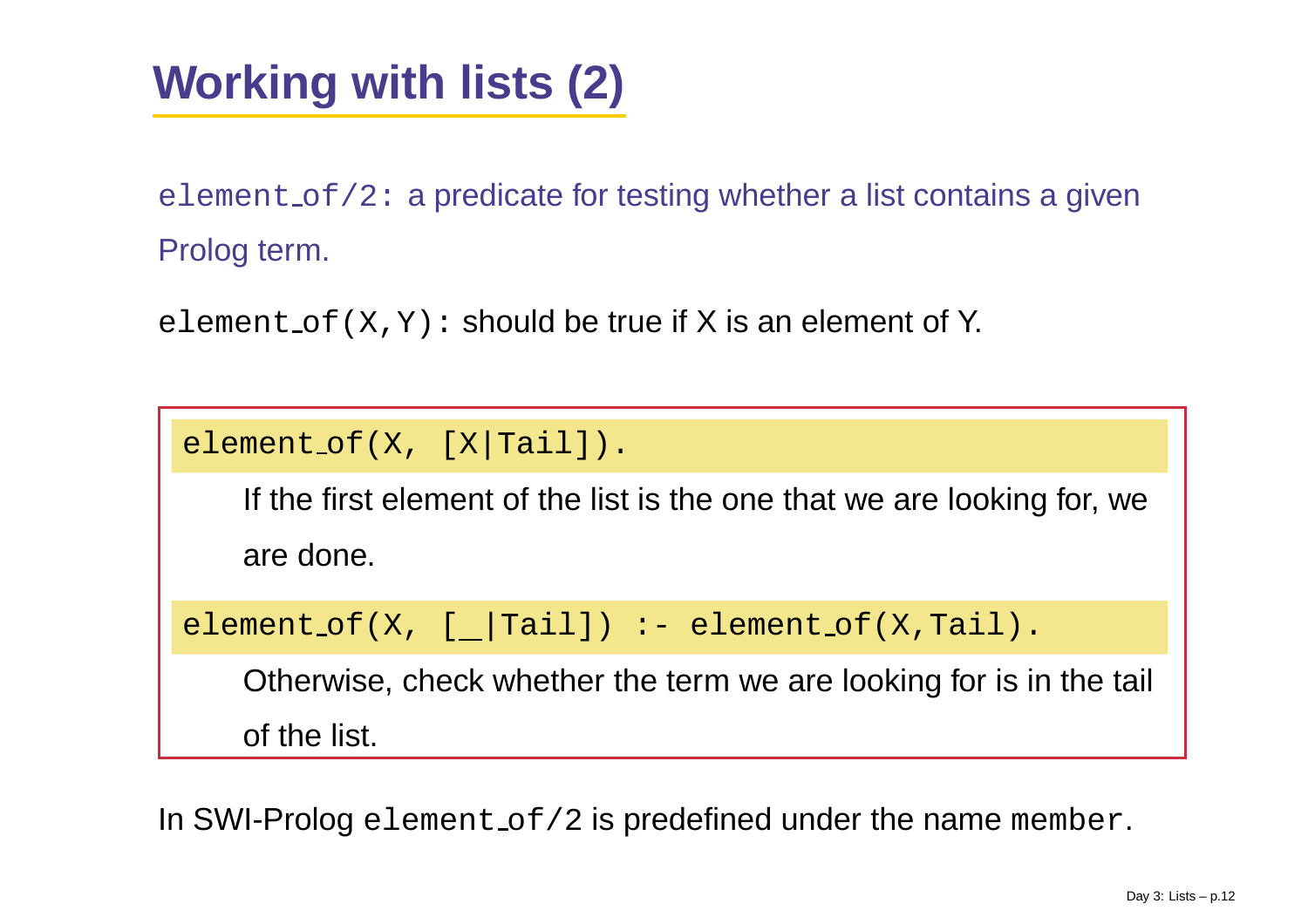# **Working with lists (3)**

concatenate/3: <sup>a</sup> predicate for concatenating two lists.

concatenate( $X, Y, Z$ ) should be true if  $Z$  is the concatenation of  $X$ and  $\mathtt{Y};$  for example, concatenating [a] with [b,c] yields [a,b,c].

```
concatenate([],L,L).
```
Concatenating the empty list with any other list *L* yields *L*.

```
concatenate([Head|Tail],L,[Head|NewTail]) :-
```
concatenate(Tail,L,NewTail).

Otherwise, the first element of the output list has to be the same as the first element of the first input list. And the tail of the output list is the concatenation of the tail of the first input list with the second input list.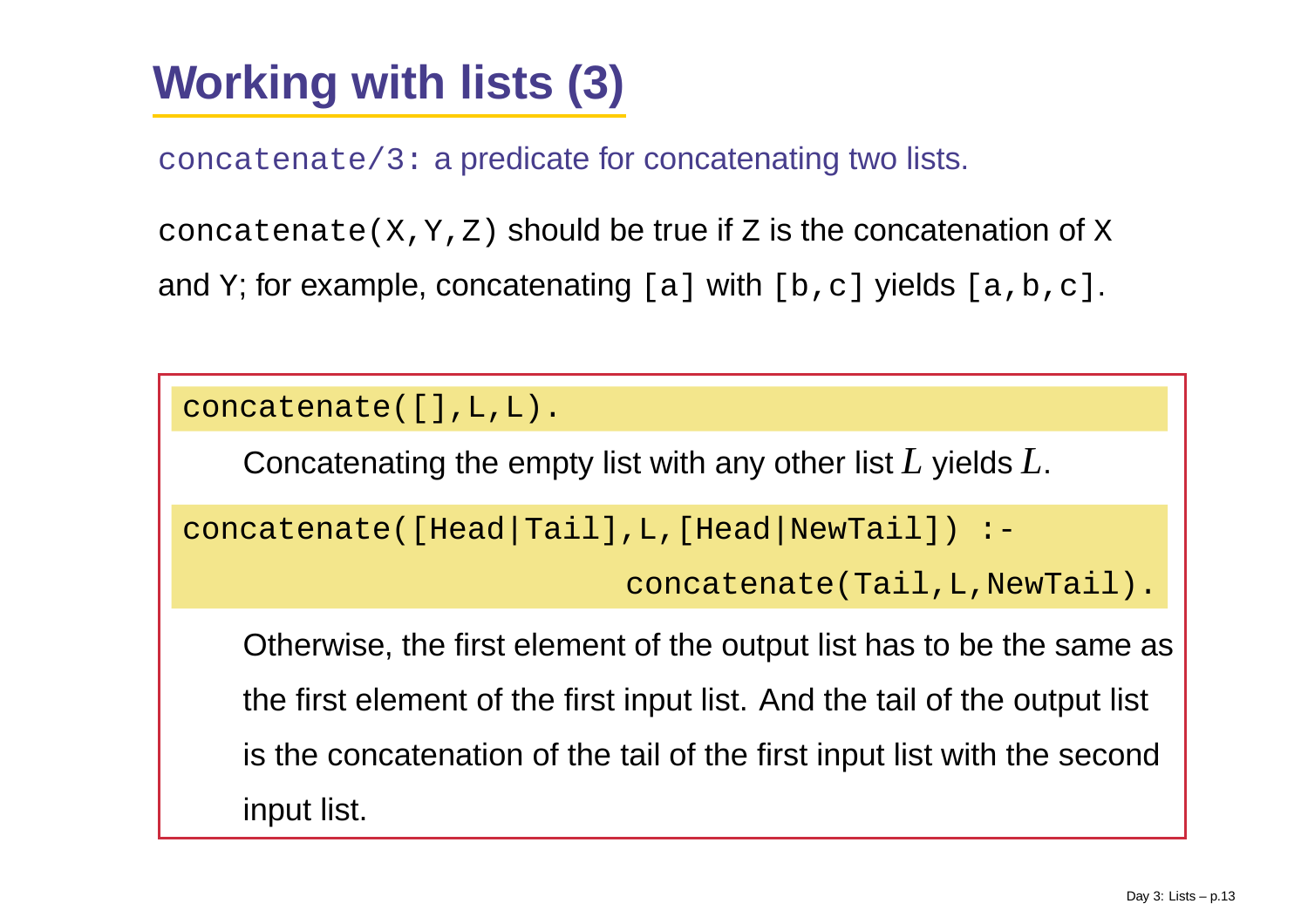## **Concatenating lists**

concatenate(.(Head,Tail),L,.(Head,NewTail)) :-

concatenate(Tail,L,NewTail).



In SWI-Prolog <code>element\_of/2</code> is predefined under the name <code>member.</code>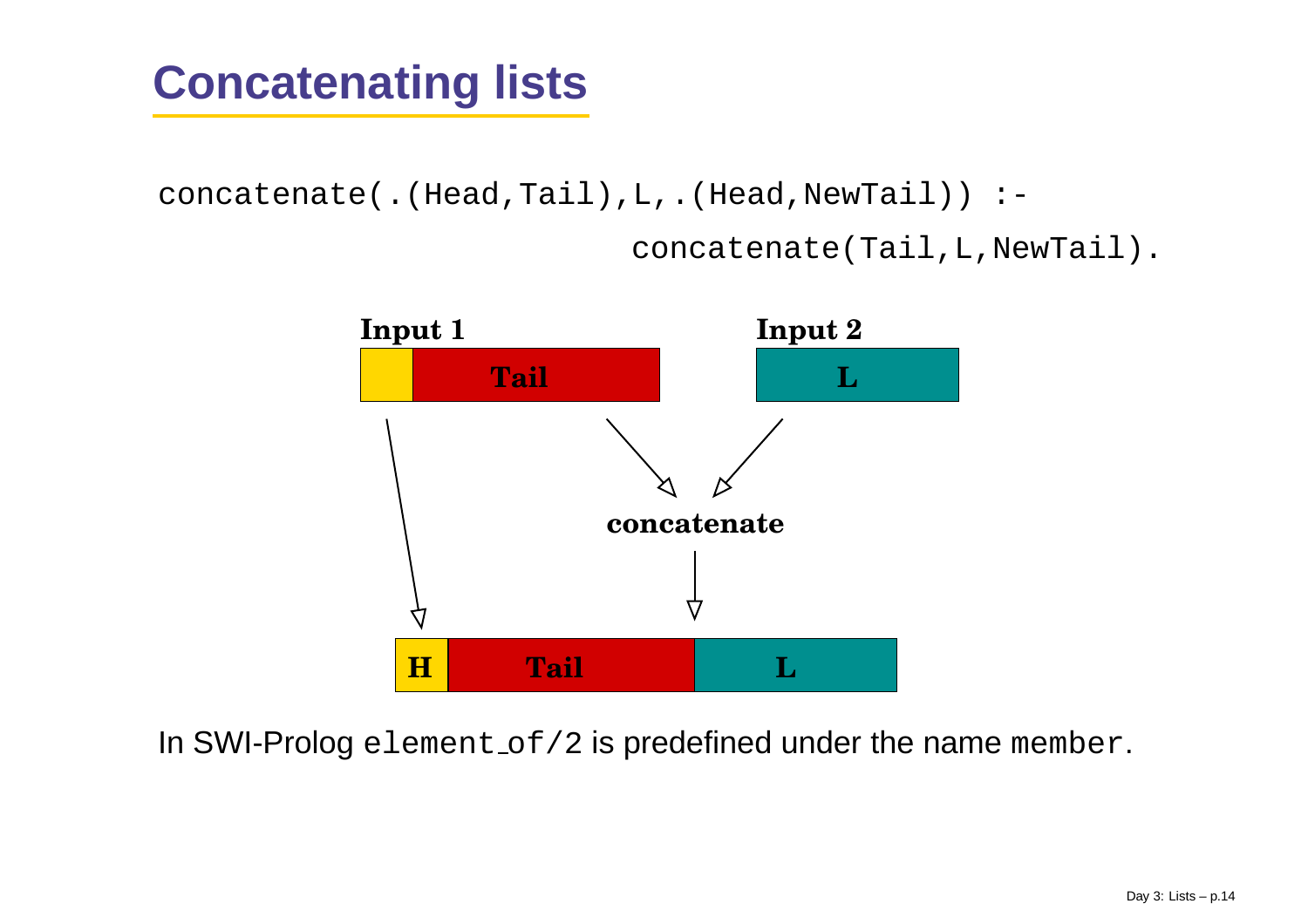### **Prolog predicates can be used in many ways**

```
?- trans a b([a,a,a],L).
L = [b,b,b] ;
no?- trans a b([a,a,a],[b]).
no?- trans a b(L,[b,b]).
L=[a,a] ;
no?- member(a,[a,b,c]).
                                 yes
                                  ?- member(X,[a,b,c]).
                                  X = a ;
                                  X = b ;
                                  X = c ;
                                 no?- member(a,L).
                                  \mathtt{L} = [a|_G280] ;
                                  L = [_G279, a|_G283] ;
                                  L = [_G279, _G282, a|_G286] ;
                                  L = [__G279, __G282, __G285, a|__G289]
                                 Yes
```